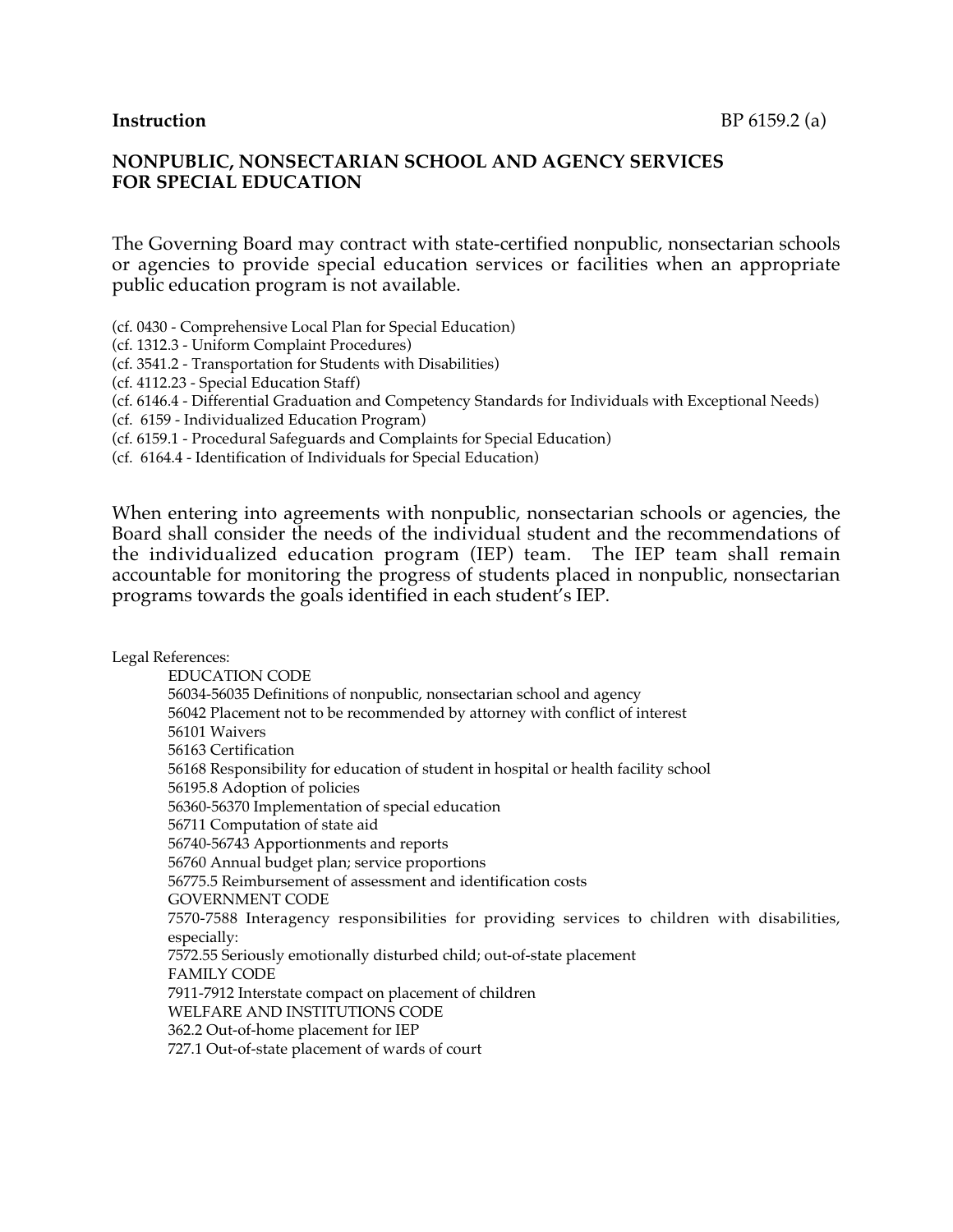## **NONPUBLIC, NONSECTARIAN SCHOOL AND AGENCY SERVICES** FOR SPECIAL EDUCATION (continued)

CODE OF REGULATIONS, TITLE 5 3001 Definitions 3061-3069 Nonpublic, nonsectarian school and agency services UNITED STATES CODE, TITLE 20 1400-1487 Individuals with Disabilities Education Act CODE OF FEDERAL REGULATIONS, TITLE 34 300.400-300.487 Children with disabilities in private schools COURT DECISIONS Agostini v. Felton, (1997) 521 U.S. 203, 117 S.Ct. 1997

adopted: September 12, 2000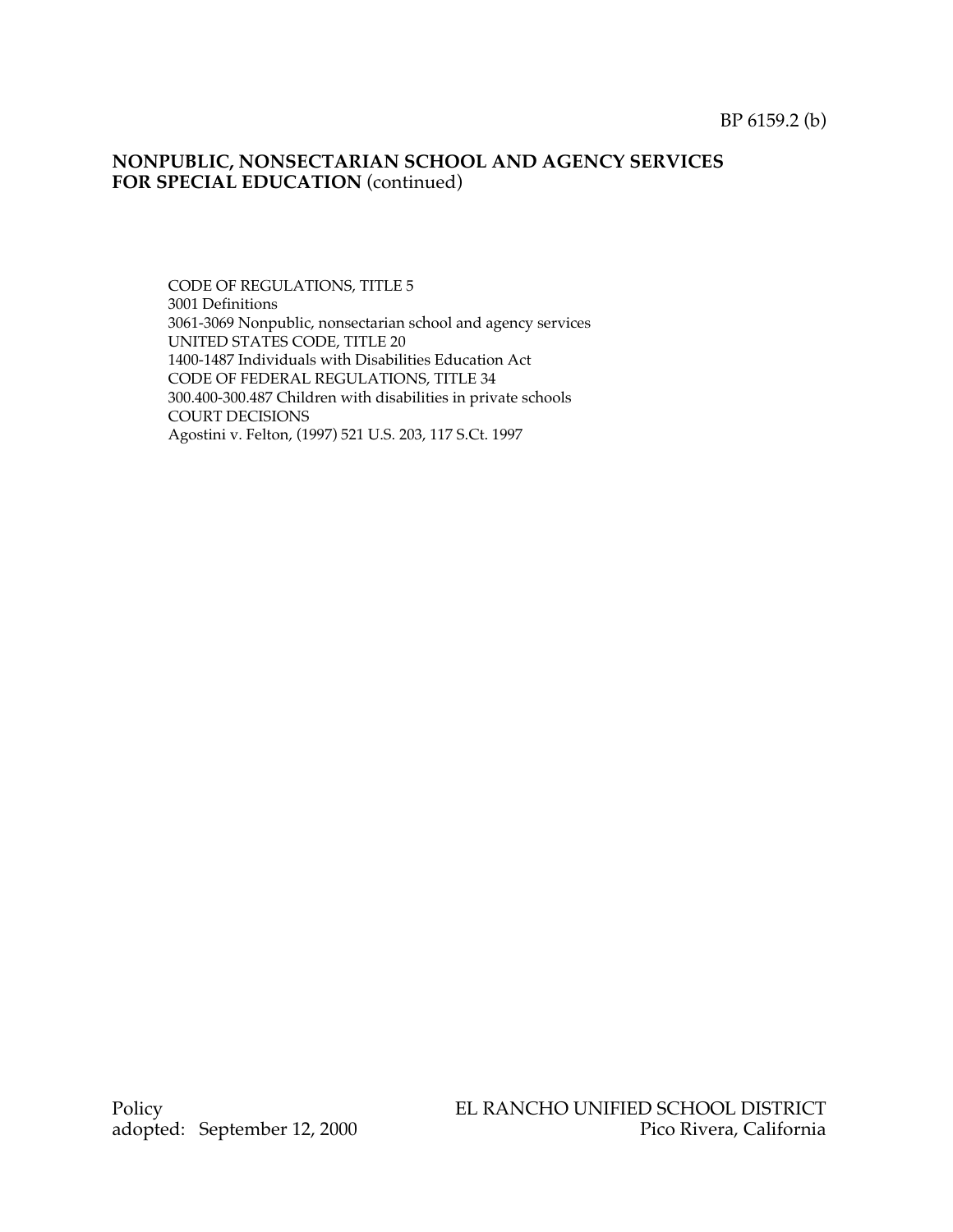# **NONPUBLIC, NONSECTARIAN SCHOOL AND AGENCY SERVICES FOR SPECIAL EDUCATION**

# **Placement and Services**

Procedures specified in law shall govern the selection of appropriate nonpublic school or agency services.

Contracts with a nonpublic school or agency shall be made on forms provided by the California Department of Education and shall include an individual services agreement negotiated for each student. Individual services agreements shall be for the length of time for which nonpublic, nonsectarian school services are specified in the student's individualized education program (IEP), not to exceed one year. Changes in educational instruction, services or placement shall be made only on the basis of revisions to the student's IEP. (Education Code 56366)

(cf. 6159 - Individualized Education Program)

The master contract shall specify the general administrative and financial agreements between the nonpublic, nonsectarian school or agency and the district to provide the special education and designated instruction and services, as well as transportation specified in the student's IEP. The administrative provisions of the contract shall also include procedures for recordkeeping and documentation, and the maintenance of school records by the contracting district to ensure that appropriate high school graduation credit is received by the student. The contract may allow for partial or fulltime attendance at the nonpublic, nonsectarian school. (Education Code 56366)

(cf. 3541.2 - Transportation for Students with Disabilities)

The master contract shall include a description of the process being utilized by the district to oversee and evaluate placements in nonpublic, nonsectarian schools. This description shall include a method for evaluating whether the student is making appropriate education progress. (Education code 56366)

The district IEP team shall annually review the IEP of a student placed in a nonpublic, nonsectarian school or agency. The student's IEP and contract shall specify the review schedules.

#### **Out of State Placements**

Before contracting with a nonpublic, nonsectarian school or agency outside California, the Superintendent or designee shall document the district's efforts to find an appropriate program offered by a nonpublic, nonsectarian school or agency within California. (Education Code 56365)